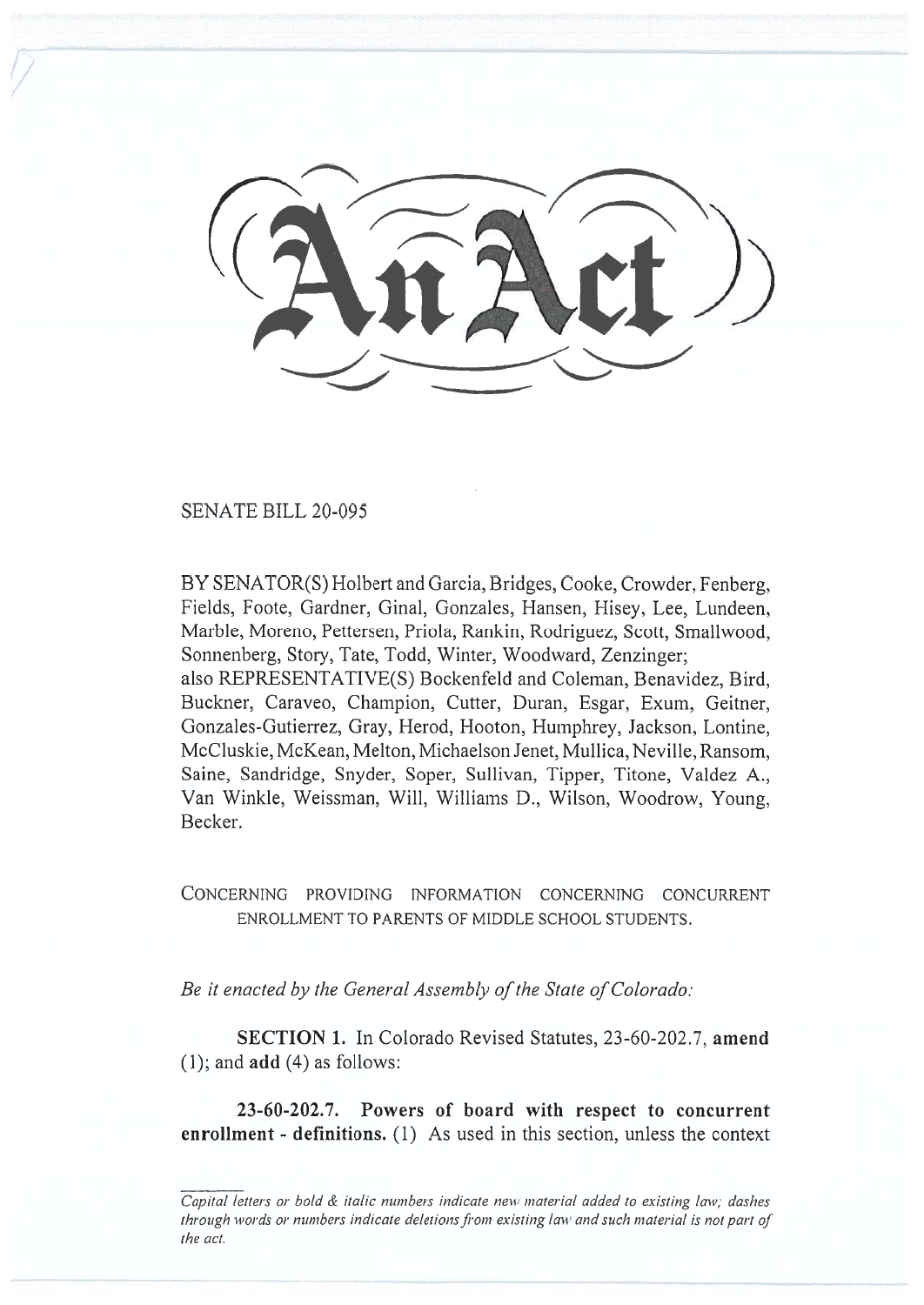otherwise requires:

(a) "BOARD OF COOPERATIVE SERVICES" MEANS A BOARD OF COOPERATIVE SERVICES CREATED PURSUANT TO ARTICLE 5 OF TITLE 22 THAT OPERATES A PUBLIC SCHOOL.

(b) "CHARTER SCHOOL" MEANS A DISTRICT CHARTER SCHOOL AUTHORIZED BY A SCHOOL DISTRICT BOARD OF EDUCATION PURSUANT TO PART 1 OF ARTICLE 30.5 OF TITLE 22 AND AN INSTITUTE CHARTER SCHOOL AUTHORIZED BY THE STATE CHARTER SCHOOL INSTITUTE BOARD PURSUANT TO PART 5 OF ARTICLE 30.5 OF TITLE 22.

(c) "Concurrent enrollment" has the same meaning as provided in section 22-35-103.

(d) "LOCAL EDUCATION PROVIDER" MEANS A SCHOOL DISTRICT, A CHARTER SCHOOL, A BOARD OF COOPERATIVE SERVICES, AND THE SCHOOL FOR THE DEAF AND THE BLIND.

(e) "SCHOOL DISTRICT" MEANS A SCHOOL DISTRICT ORGANIZED AND EXISTING PURSUANT TO ARTICLE 30 OF TITLE 22.

(f) "SCHOOL FOR THE DEAF AND THE BLIND" MEANS THE COLORADO SCHOOL FOR THE DEAF AND THE BLIND DESCRIBED IN SECTION 22-80-102.

(4) (a) BEGINNING IN THE 2021-22 FISCAL YEAR, THE COMMUNITY COLLEGE SYSTEM SHALL COLLABORATE WITH THE LOCAL EDUCATION PROVIDERS THROUGHOUT THE STATE TO DEVELOP AND DISSEMINATE INFORMATIONAL MATERIALS FOR THE PARENTS OF STUDENTS ENROLLED IN GRADES SIX THROUGH EIGHT. THE COMMUNITY COLLEGE SYSTEM SHALL DESIGN THE MATERIALS TO EXPLAIN THE BENEFITS OF PARTICIPATING IN CONCURRENT ENROLLMENT DURING GRADES NINE THROUGH TWELVE AND, FOR ALL TYPES OF INSTITUTIONS OF HIGHER EDUCATION AS DEFINED IN SECTION 22-35-103, THE TYPES OF COURSES AVAILABLE THROUGH CONCURRENT ENROLLMENT AND THE GENERAL REQUIREMENTS AND PROCESS FOR ENROLLING IN CONCURRENT ENROLLMENT COURSES. AT A MINIMUM, THE MATERIALS MUST REFER TO THE WEBSITE DEVELOPED BY THE DEPARTMENT OF EDUCATION PURSUANT TO SECTION 22-35-113, AND THE MATERIALS PROVIDED FOR EACH LOCAL EDUCATION PROVIDER MUST INCLUDE THE NAME OF AND CONTACT INFORMATION FOR THE PERSON WHO

PAGE 2-SENATE BILL 20-095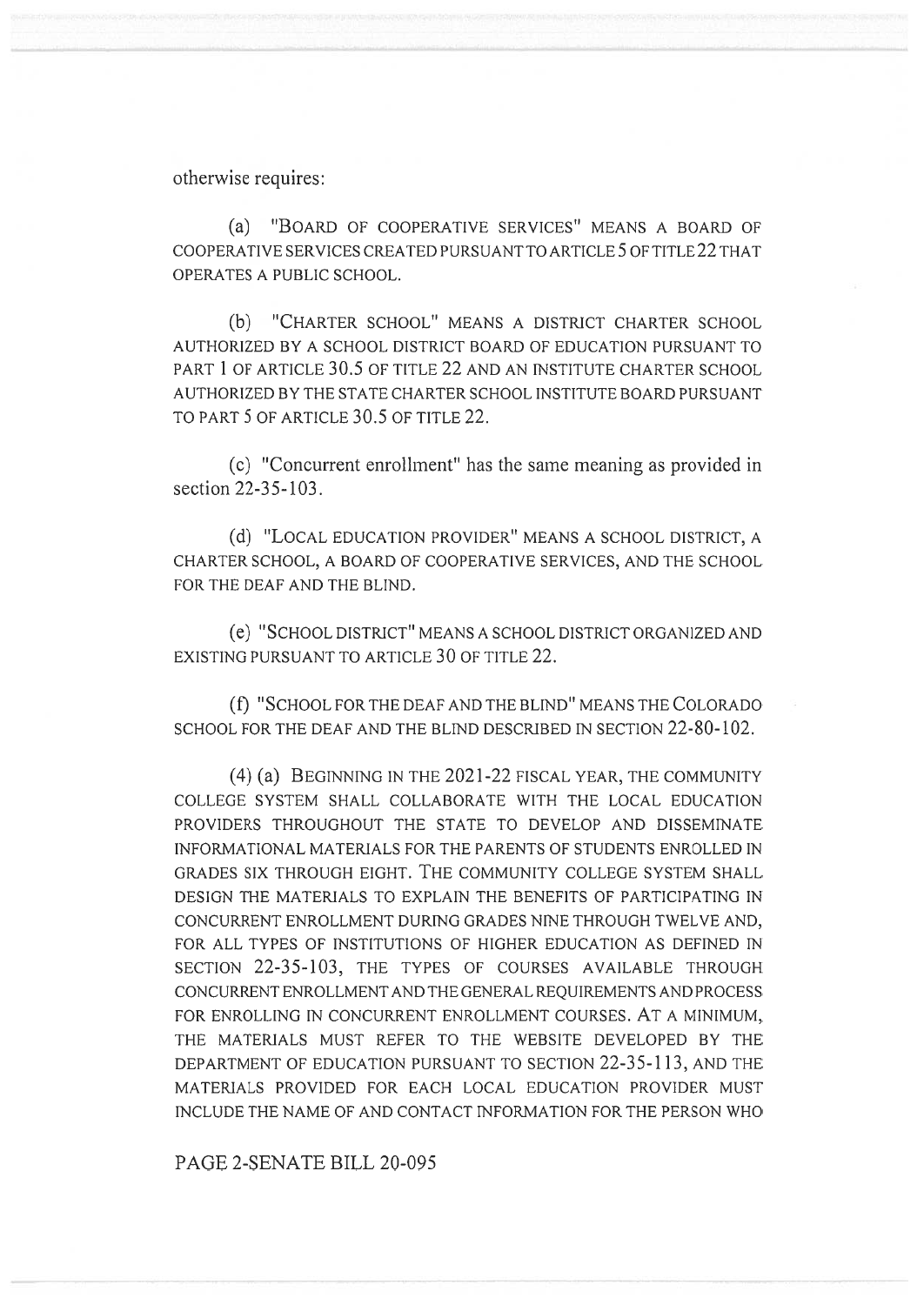OVERSEES CONCURRENT ENROLLMENT IN THAT LOCAL EDUCATION PROVIDER. A LOCAL EDUCATION PROVIDER MAY PROVIDE DIRECTORY INFORMATION, AS DEFINED IN AND IN ACCORDANCE WITH FEDERAL LAW, TO THE COMMUNITY COLLEGE SYSTEM TO USE ONLY IN DISSEMINATING INFORMATION PURSUANT TO THIS SUBSECTION (4).

(b) THE COMMUNITY COLLEGE SYSTEM, IN COLLABORATION WITH THE LOCAL EDUCATION PROVIDERS, SHALL BEGIN DISSEMINATING THE CONCURRENT ENROLLMENT INFORMATION MATERIALS DEVELOPED PURSUANT TO SUBSECTION (4)(a) OF THIS SECTION BEGINNING IN THE FALL OF THE 2021-22 ACADEMIC YEAR. AT A MINIMUM, THE COMMUNITY COLLEGE SYSTEM SHALL PROVIDE MATERIALS TO PARENTS OF STUDENTS ENROLLED IN GRADES SIX THROUGH EIGHT THROUGH DIGITAL MEANS AT LEAST ONCE DURING THE SCHOOL YEAR AND ONCE DURING THE SUMMER MONTHS. THE COMMUNITY COLLEGE SYSTEM MAY ALSO PROVIDE THE INFORMATION CONTAINED IN THE MATERIALS THROUGH PUBLIC SERVICE ANNOUNCEMENTS, PAID PLACEMENTS ON SOCIAL MEDIA PLATFORMS, OR OTHER MASS COMMUNICATION MEANS, SUBJECT TO AVAILABLE APPROPRIATIONS.

(c) NOTWITHSTANDING ANY PROVISION OF THIS SUBSECTION (4) TO THE CONTRARY, THE COMMUNITY COLLEGE SYSTEM MAY BEGIN DEVELOPING AND DISSEMINATING INFORMATIONAL MATERIALS AS PROVIDED IN SUBSECTIONS  $(4)(a)$  and  $(4)(b)$  of this section during the 2020-21 FISCAL YEAR IF THE COMMUNITY COLLEGE SYSTEM DEEMS IT FEASIBLE TO DO SO WITHIN EXISTING RESOURCES.

**SECTION 2.** In Colorado Revised Statutes, 22-35-104, **add** (1)(b.5) as follows:

**22-35-104. Enrollment in an institution of higher education cooperative agreement.** (1) (b.5) IN ADDITION TO THE NOTICE REQUIREMENTS SPECIFIED IN SUBSECTION (1)(b) OF THIS SECTION, BEGINNING IN THE 2021-22 SCHOOL YEAR, EACH LOCAL EDUCATION PROVIDER SHALL COLLABORATE WITH THE COMMUNITY COLLEGE SYSTEM IN PROVIDING CONCURRENT ENROLLMENT INFORMATION AS DESCRIBED IN SECTION 23-60-202.7 (4) TO THE PARENTS OF STUDENTS ENROLLED IN GRADES SIX THROUGH EIGHT.

**SECTION 3. Safety clause.** The general assembly hereby finds,

PAGE 3-SENATE BILL 20-095